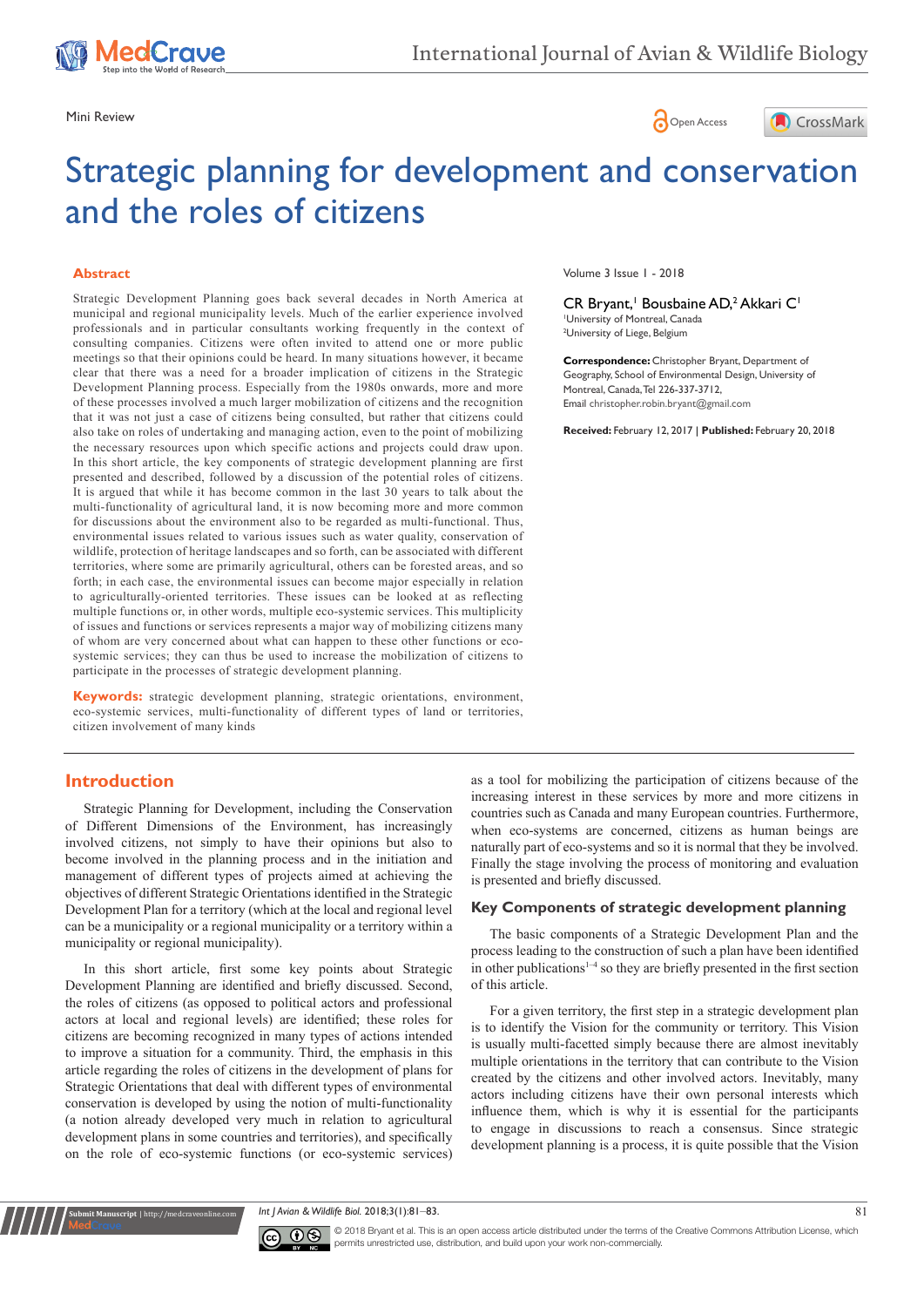might be modified and revised at later stages in the process, and this is frequently the case.

Strategic Orientations (SOs) represent the different sets of actions associated with each SO which can help move the territory closer to the Vision. Different types of Strategic Orientations exist (Sectoral Orientations (e.g. Agriculture, Tourism; Geographic Orientations (e.g. a watershed, a forested area, a flood plain, an industrial zone), and Thematic Orientations (e.g. communications, poverty, education).<sup>1</sup> Each Strategic Orientation identified by citizens and other actors are then analyzed and a specific set of objectives discussed and associated with each SO. It is also important to recognize that some SO's overlap with other SO's to a certain extent (e.g. agriculture and environmental conversation… the maintenance of particular types of landscapes such as 'humanized landscape and the conservation of biodiversity. $5-7$ 

Actions or Projects are the means by which the objectives can be achieved. In the type of strategic development being discussed in this article, actions and projects can be identified in the context of meeting the objectives of each SO. Citizens can take the lead and can even mobilize other actors to participate as well as even mobilizing the resources necessary to undertake the action or project, including financial resources. Frequently it is projects initiated by citizens which meet with true 'success'.8

A final stage which is essential is the putting in place of a Continual Process of Monitoring and Evaluation both for the whole Strategic Development Plan as well as for each of the Strategic Orientations. In this process of monitoring and evaluation citizens have a major role to play although there is still much improvement needed.

## **The roles of citizens in the process of strategic development planning**

In many Strategic Planning Processes, citizens have been involved largely via consultation processes and their opinions and perspectives simply asked for through discussions. However, many citizens have a considerable capacity to understand much of what happens in a territory and are also capable of identifying pertinent projects (actions) to help achieve the objectives set for each SO, and even to manage actions and projects and help find appropriate financing where necessary.2,3,9 It is important that citizens be communicated with and mobilized to participate in a fundamentally realistic manner, $3,8,9$  including in the processes of monitoring and evaluation of progress, both overall and for each SO. In some circumstances, teams of citizens have also been created and trained to manage the whole process of strategic development planning (e.g. some of the early projects initiated by the Federation of Canadian Municipalities in the late 1980's).<sup>11</sup>

## **The multi-functionality of environmental types of strategic orientations**

The multiple functions that specific territories can support were known initially as 'multi-purpose use' in the U.S.A. and later became known starting in Western Europe as multi-functionality.12 Examples include: a) agricultural land which supports landscapes which can be highly valued by citizens and tourists, and b) agricultural development and conservation of water quality. This multifunctionality is particularly emphasized for strategic orientations that involve the conservation of different dimensions of the environment, such as wildlife, ecologically valuable territories, water quality and even the function of rural tourism. This multi-functionality is very much linked therefore to the multiplicity of Eco-System Services.<sup>13</sup> Many of these functions or Eco-System Services can involve certain professionals but because of the needs of everyday life and the values many citizens attach to the environment in its broadest sense, citizens can be mobilized and integrated into teams for undertaking actions or projects, for instance, to improve water quality, to protect wildlife while at the same time as supporting the appropriate development of agriculture.

## **Conclusion**

The multi-functionality and particularly the multiple Eco-System Services can be used to mobilize a substantial portion of the population to get citizens to become more and more involved in a planning process which deals with so many functions and Eco-System Services which are of substantial significance to the territory, municipality or regional municipality. Recognizing the values that many citizens in countries such as Canada place on these functions and Eco-System Services facilitates the mobilization of citizens to become involved in the strategic development process; the mobilization process is naturally based on effective communication processes,<sup>2,3</sup> dealing with the different interests of different segments of the population as well an understanding of how best to communicate with different segments of the population. Despite the substantial progress that has been made in this relatively novel strategic planning process, there remains major challenges. First, one challenge relates to the way in which local and regional governments and their professional planners view what is in effect a process of sharing their tasks with citizens and other actors who are not part of the local and regional governments, and as well it is not uncommon for political actors to have an incorrect vision of reality. A second major challenge is the lack of monitoring and evaluation, the fifth stage of strategic development planning, which will save time and money. When a development plan does not include this important stage, not only can it easily fail but it can take so much time for failure to be recognized. Ideally, strategic development planning needs to employ two approaches incrementally and simultaneously, an adaptive management approach and a holistic approach, both of which can be very important in enhancing the resilience for communities and their territories.<sup>14</sup>

#### **Acknowledgements**

None.

# **Conflict of interest**

The author declares no conflict of interest.

#### **References**

- 1. [Bousbaine AD, Akkari C, Bryant CR. Strategic Development Planning](http://medcraveonline.com/IJAWB/IJAWB-02-00038.php)  for Agricultural [Development and the Integration of other Domains](http://medcraveonline.com/IJAWB/IJAWB-02-00038.php) [Important for the Territory.](http://medcraveonline.com/IJAWB/IJAWB-02-00038.php) *Int J Avian & Wildlife Biol*. 2017;2(6):1–9.
- 2. Bryant CR. Representation and Segmentation: The Strategic Management and Planning of Sustainable Community Development. In: Bryant CR, Marois C, editors. *Proceedings of the 1st Colloquium of the International Geographic Union (IGU) Commission on The Sustainable Development of Rural Systems*. Canada: Department of Geography, University of Montréal; 1995. p. 179–189.
- 3. Bryant CR. *Mobilizing and Planning the Community's Strategic Orientations: Basic Tips*. Canada: Sustainable Community Analysis Workbook 4, St Eugène, Econotrends Ltd; 1995.
- 4. Bryant CR, Preston RE. Strategic Economic Planning and Local Development. *Economic Development Bulletin*. 1987;2:1–17.